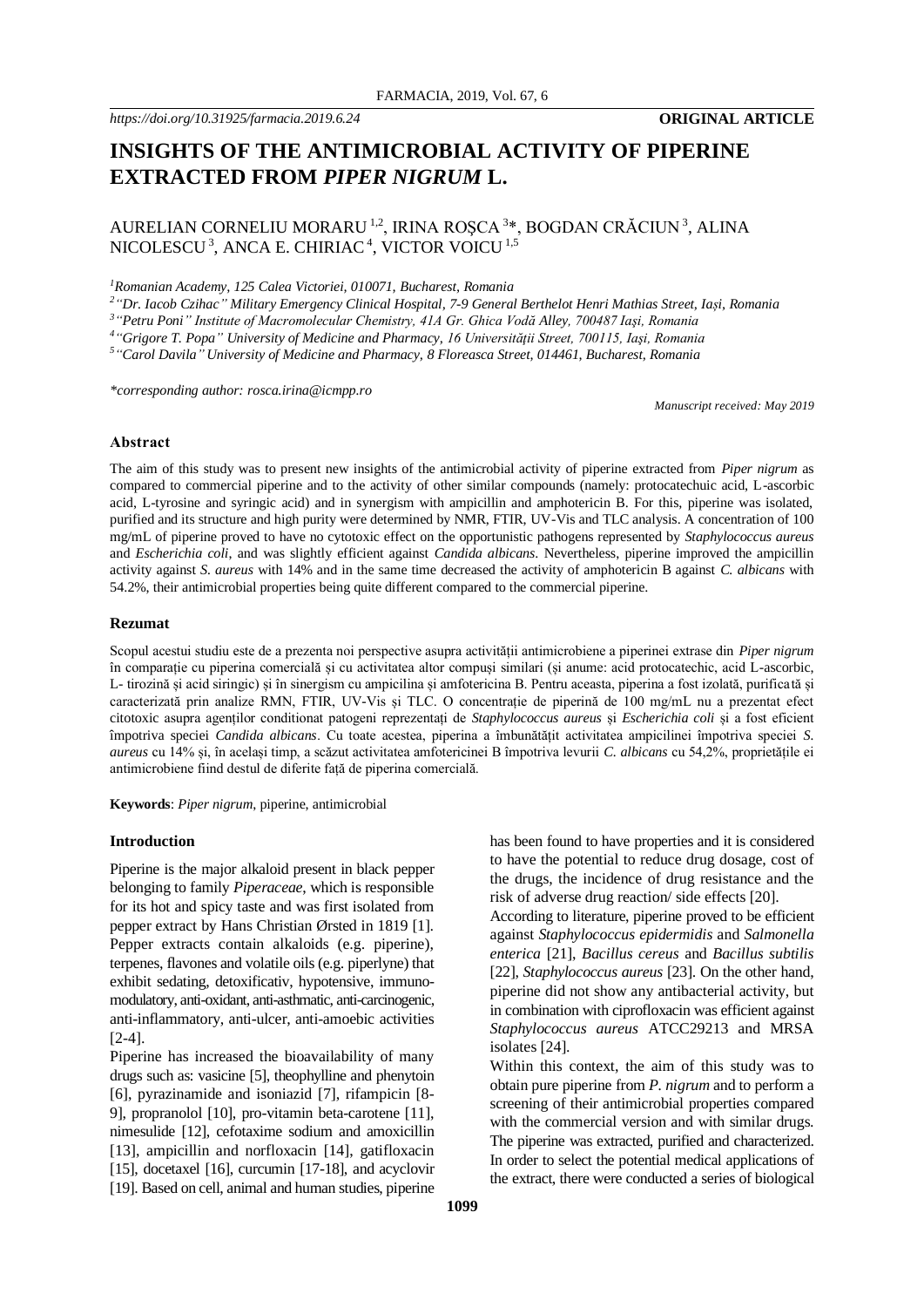assays: antibacterial and antifungal susceptibility test against three of the most known pathogens nowadays: *Staphylococcus aureus* ATCC25923, *Escherichia coli* ATCC25922 and *Candida albicans* ATCC10231. Moreover, it was investigated the interaction of the extract with an antibiotic and an antifungal drug used against the selected pathogens.

## **Materials and Methods**

## *Materials*

Black pepper (from BioWagner, country of origin: Sri Lanka), piperine (from Sigma, 97%, used as reference). extraction thimbles (from Macherey-Nagel GmbH, Germany), chloroform (from VWR Chemicals, 99.9% GPR RECTAPUR), diethyl ether  $(Et<sub>2</sub>O)$  (from VWR Chemicals, 99.9%), ethylic alcohol (EtOH) (from VWR Chemicals, 99%), potassium hydroxide (KOH) (from Lach-Ner, 86.7%), dichloromethane (DCM) (from Honeywell, Riedel-de Haen, CHROMASOLV ≥ 99.8%), ethyl acetate (EtAc) (from VWR Chemicals, ACS, Reag. Ph. Eur.), double distilled water (obtained with FiSTREEM Cyclon WSC044.MH3.4 system). ultrapure water (obtained with TKA-GenPure 08.2204 system).

## *Isolation and purification*

The extraction procedure was accomplished using slightly modified literature protocols [25-27], as follows: black pepper (160 g) was very fine milled using a Philips HR2860 grinder equipped with dry samples blades. The obtained black pepper fine powder was filled into the extraction thimble and sealed with a cotton stopper. The extraction cartridge loaded with the sample of interest was inserted into the Soxhlet extractor. The round bottom flask was filled with 320 mL chloroform, connected to Soxhlet extractor and inserted into silicone oil bath heated to 86°C. To limit the extraction of by-products, the extraction process was stopped after 3.5 - 4 hours (two extraction cycles).

The resulting mixture solution was concentrated to dryness under vacuum using a rotary evaporator. The remaining residue as a viscous green-brownish oil was cooled to the freezer overnight. The next day, 50 - 100 mL of diethyl ether were added over the cold residue and the mixture was triturated until a yellow precipitate appeared. The precipitate was filtered, washed three times with cold diethyl ether and dried under vacuum, obtaining 5.5 g (3.44% yield) pale yellow precipitate of piperine.

The precipitate was solubilized in a minimum volume of hot ethanol and the resulting solution was treated with 100 mL solution of 10% KOH in warm ethanol and magnetically stirred for 30 minutes. Double distilled water was added to the solution in small portions, using the glass walls as support and the apparition of a fine yellow precipitate was observed. The mixture was diluted with double distilled water to a final

volume of 800 - 1000 mL and kept in the refrigerator overnight to fully precipitate the piperine. The next day, the solution was filtered and the obtained yellow precipitate was washed twice with cold double distilled water and once with cold diethyl ether. The filtered precipitate was dried under vacuum using a drying oven for a couple of hours. After complete drying, the precipitate was solubilized in a minimum volume of hot ethanol, filtered and allowed to crystalize. After two hours was observed the apparition of small needle shaped crystals, but the solution was left overnight to fully crystallize. Further, yellow needle crystals were filtered and washed twice with cold ethanol. For the next crystallization, the crystals were solubilized in a minimal amount of hot ethanol, filtered, and the obtained solution was again allowed to crystallize overnight. The crystals were filtered, washed once with cold ethanol and twice with cold diethyl ether and dried under vacuum, obtaining 5.305 g (96% yield) of pure yellow crystals of piperine.

*Nuclear magnetic resonance (NMR)* spectra were recorded on a Bruker Avance III 400 instrument (Bruker, Bremen, Germany), operated at 400 and 100 MHz for  ${}^{1}$ H and  ${}^{13}$ C nuclei, respectively, at room temperature (23ºC). All chemical shifts are quoted on the  $\delta$ -scale in ppm, referred to tetramethylsilane (TMS) as internal standard and the coupling constants are given in Hz.

*Fourier-Transform Infrared Spectroscopy (FTIR)*. IR spectra were recorded on a FTIR Bruker Vertex 70 Spectrophotometer (Bruker, Bremen, Germany) equipped with a ZnSe single reflection ATR accessory. UV-Vis spectra were recorded with a LAMBDA 35 spectrophotometer (from Perkin Elmer Inc. USA).

*Thin layer chromatography (TLC)* was carried out on ALUGRAM Xtra SIL G/UV<sup>254</sup> plates (Macherey-Nagel GmbH, Germany).

*Melting points* were recorded on an A. Krüss Optronic Melting Point Meter KSPI (Germany).

*The antimicrobial activity* screening of the samples (piperine, standard piperine, protocatechuic acid, Lascorbic acid, L-tyrosine and syringic acid) was determined by the disk diffusion assay against six different reference strains: *Staphylococcus aureus*  ATCC25923, *Escherichia coli* ATCC25922 and *Candida albicans* ATCC10231. The tested concentration was 100mg/mL dissolved in DMSO. Afterwards, this concentration of the samples was mixed with ampicillin (100 mg/mL, Epigenetics, USA) and tested again against the bacterial reference strains and also with amphotericin B (µg/mL, Lonza, USA) and tested against the yeast strain.

All microorganisms were stored at -80°C in 20 - 40% glycerol. The bacterial strains were refreshed in tryptic soy agar (TSA), and the yeast strain was refreshed with Sabouraud dextrose agar (SDA) at  $36 \pm 1$ °C. The microbial suspensions were prepared with these cultures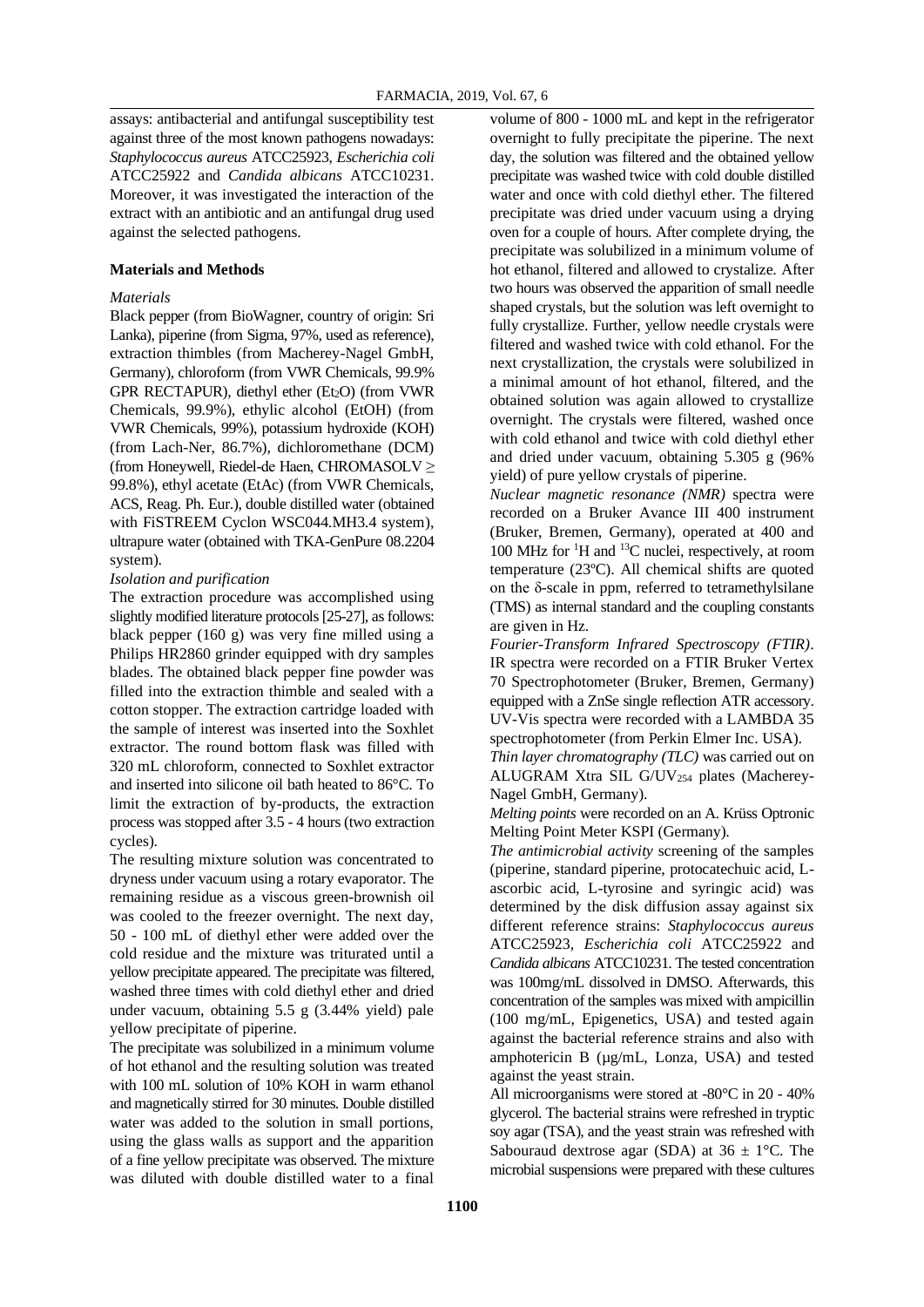in sterile solution to obtain turbidity optically comparable to that of 0.5 McFarland standards.

Volumes of 0.5 mL from each inoculum were spread on the Petri dishes. The sterilized paper disks were placed on the plates and an aliquot  $(50 \mu L)$  of the samples were added. To evaluate the antimicrobial properties, the growth inhibition was measured under standard conditions after 24 hours of incubation at 36°C. All tests were carried out in triplicate to verify the results [28]. After incubation, the diameters of the inhibition zones were measured by using Image J software.

#### **Results and Discussion**

#### *Melting point studies*

For the isolated and reference piperine were determined the melting points which must have an appropriate value of 131.5°C [29]. In the present study, isolated piperine undergoes melting between 130 - 131.5°C, meanwhile, the reference piperine melts in the interval of 131 - 132.7°C. Both melting point intervals are comparable with the literature value.

#### *TLC analysis*

Purity analysis of the isolated and reference piperine, appeared as single circular spot on the TLC plate  $(Rf = 0.69, DCM/40\%$  ethyl acetate) under UV light at 254 nm and blue fluorescent spot at 365 nm for both studied compounds.

*NMR spectra studies:*

The chemical structures of both types of piperine were assigned by  ${}^{1}$ H-NMR and  ${}^{13}$ C-NMR spectroscopic methods.  ${}^{1}$ H-NMR (400 MHz, CDCl<sub>3</sub>) spectra of isolated piperine (Figure 1A) confirms the chemical structure as follow:  $\delta$  (ppm) 7.39 (ddd,  $J = 14.7$ , 8.1, 2.0 Hz, 1H, H9), 6.98 (d, *J* = 1.5 Hz, 1H, H13), 6.88 (dd,  $J = 8.0$ , 1.5 Hz, 1H, H<sub>16</sub>), 6.79 – 6.73 (overlapped signals, 3H,  $H_{10}$ ,  $H_{11}$ ,  $H_{15}$ ), 6.43 (d,  $J =$ 14.7 Hz, 1H, H<sub>8</sub>), 5.96 (s, 2H, H<sub>14</sub>), 3.57 (as, 4H, H<sub>2</sub>, H<sub>6</sub>), 1.66 (m, 2H, H<sub>4</sub>), 1.57 (m, 4H, H<sub>3</sub>, H<sub>5</sub>). As expected, the  ${}^{1}$ H-NMR (400 MHz, CDCl<sub>3</sub>) spectrum of reference piperine (Figure 1B) is superposing completely over the isolated piperine spectrum: δ (ppm) 7.40 (ddd, *J* = 14.7, 8.3, 1.9 Hz, 1H, H9), 6.97 (d, *J* = 1.5 Hz, 1H, H13), 6.88 (dd, *J* = 8.0, 1.6 Hz, 1H, H16), 6.78 – 6.72 (overlapped signals, 3H, H<sub>10</sub>, H<sub>11</sub>, H<sub>15</sub>), 6.43 (d,  $J = 14.6$  Hz, 1H, H<sub>8</sub>), 5.96  $(s, 2H, H<sub>14</sub>), 3.57$  (as, 4H, H<sub>2</sub>, H<sub>6</sub>), 1.66 (m, 2H, H<sub>4</sub>), 1.58 (m, 4H, H<sub>3</sub>, H<sub>5</sub>).



<sup>1</sup>H-NMR (400 MHz, CDCl<sub>3</sub>) spectra of isolated piperine (A) and reference piperine (B)

The perfect superposing of both spectra was also observed in <sup>13</sup>C-NMR spectra with some few exceptions. The signal appeared at  $\delta = 26.13$  ppm from the isolated piperine spectra (Figure 2A) assigned for the C2 and C6 atoms showed a considerable decrease in intensity into <sup>13</sup>C-NMR spectrum of reference piperine (Figure 2B) and also, the signal expected at  $\delta$  = 45.2 ppm assigned for C4 atom is completely absent in the <sup>13</sup>C-NMR spectrum of reference piperine, probably caused by the chirality of the molecule. All other signals are associated with the existing carbon atoms from the molecule.  $^{13}$ C-NMR (100 MHz, CDCl3) of isolated piperine:  $\delta$  (ppm) 165.5 (C7), 148.1 (C17, C18), 142.9 (C9), 138.5 (C11), 130.9 (C12), 125.2 (C9), 122.6 (C16), 119.6 (C11), 108.4 (C15), 105.6 (C13), 101.2 (C14), 45.2 (C4), 26.1 (C2, C6), 24.6 (C3, C5) and <sup>13</sup>C-NMR (100 MHz, CDCl3) of reference piperine: 165.4 (C7), 148.1 (C17, C18), 142.5 (C9), 138.2 (C11), 131.0 (C12), 125.3 (C9), 122.5 (C16), 120.0 (C11), 108.5 (C15), 105.6 (C13), 101.3 (C14), 26.1 (C2, C6), 24.6 (C3, C5).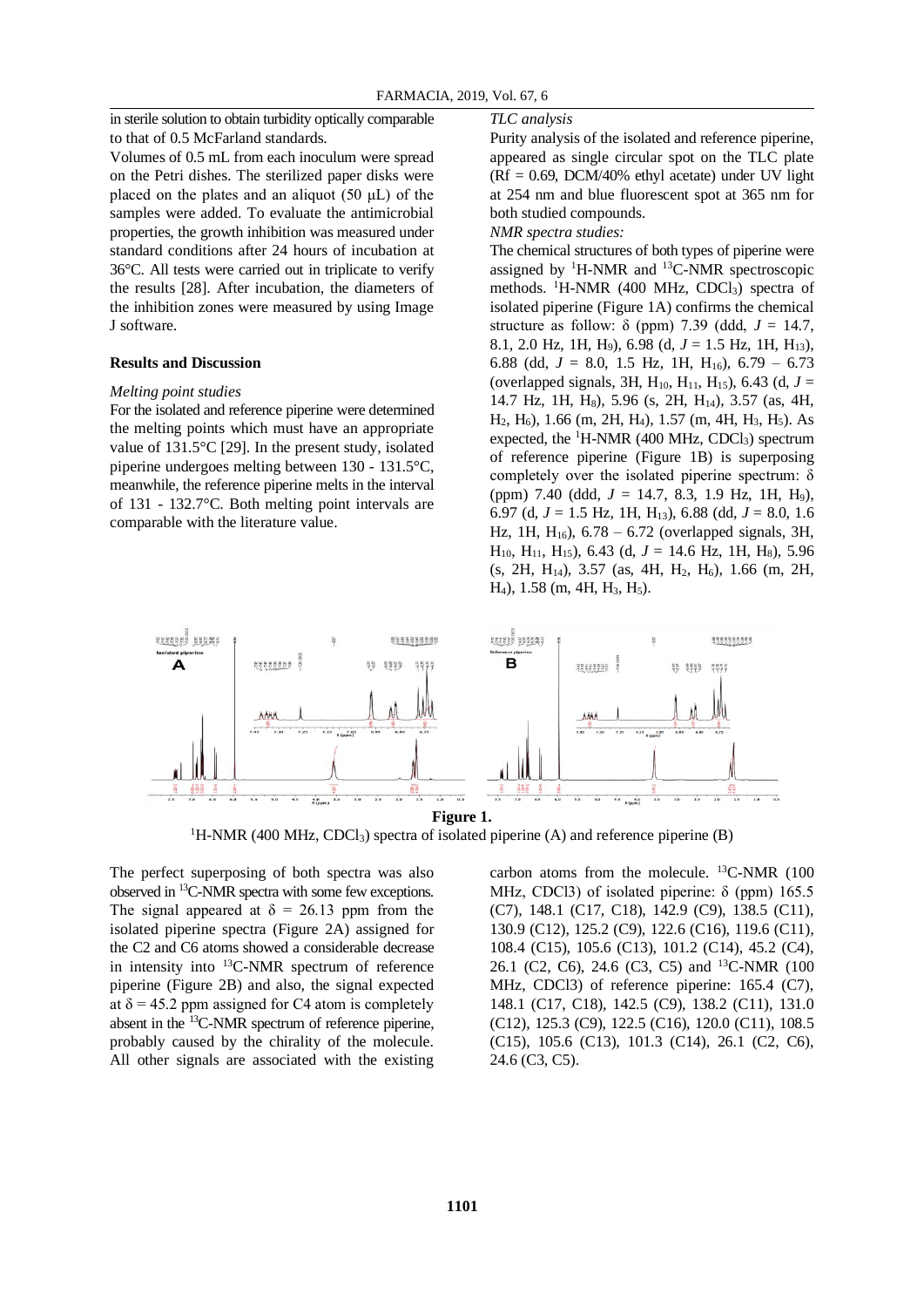

 $13C-NMR$  (100 MHz, CDCl<sub>3</sub>) spectra of isolated piperine (A) and reference piperine (B)

## *IR spectra studies*

The structures of both types of piperine were confirmed by FTIR spectroscopy. As in the case of NMR spectra, both IR spectra of isolated and reference piperine are perfectly superposing (Figure 3). Obtained wavenumbers  $(ATR, cm^{-1})$  are assigned as follows: for isolated piperine: 3011 (arom. C-H st.), 2939, 2854 (aliph. C-H st.), 1632 (-CO-N-), 1610, 1582, 1489 (arom. C=C st.), 1441 (methylenedioxy CH<sup>2</sup> bending), 1250, 1194 (=C-O-C asym. st.), 1028 (=C-O-C sym. st.), 995 (C-H bending of *trans* – CH=CH-), 928 (C-O st.) and for reference piperine 3011 (arom. C-H st.), 2941, 2854 (aliph. C-H st.), 1631 (-CO-N-), 1610, 1581, 1489 (arom. C=C st.), 1440 (methylenedioxy CH2bending), 1250, 1194 (=C-O-C asym. st.), 1028 (=C-O-C sym. st.), 996 (C-H bending of *trans* –CH=CH-), 928 (C-O st.).



#### *UV-Vis analysis*

The UV-Vis spectra of isolated and reference piperine (Figure 4) were recorded at the same concentration in water (0.545 x  $10^{-5}$  M) and were perfectly overlapping, presenting the UV absorption at  $\lambda_{\text{max}}$  value = 342 nm which is in good correlation with the value reported in literature [30-32]. In the inserted graph it could be observed that the increasing or decreasing of the piperine concentration have no influence in the characteristic slope.



Overlaid UV-Vis spectra of isolated and reference piperine ( $\lambda_{\text{max}}$  = 342 nm, 0.545 x 10<sup>-5</sup> M in water). Inset graphic represents UV-Vis spectra of isolated piperine at different concentrations  $(A - 1.09 \times 10^{-5} M, B - 0.545 \times 10^{-5} M, C - 0.2725 \times 10^{-5} M)$ and D - 0.1363 x  $10^{-5}$  M)

#### *Antimicrobial activity*

According to series of studies regarding different black pepper extracts showed significant inhibitory effect against varied Gram-negative and Gram-positive bacteria, although some studies revealed that the black pepper have no antibacterial activity, which could be generally attributed to differences in plant varieties, microbiological methods, solvents used for compound extraction and tested microorganisms.

In this study, the antimicrobial activity was measured by the agar disk diffusion method [28] which supposes the addition of the compounds on the culture medium pre-inoculated with the microbial suspension, and measuring of the clear zone caused by the growth inhibition around the film disks after 24 h of incubation for the bacterial strains. The antimicrobial activity of the extracted piperine was compared to that of the commercial piperine, protocatehuic acid, syringic acid, L-ascorbic acid, L-tyrosine and syringic acid, and also with the combination of these compounds with Ampicillin and Amphotericin B.

Ampicillin is a penicillin beta-lactam antibiotic used in the treatment of bacterial infections caused by susceptible, Gram-positive and Gram-negative organisms. By binding to specific penicillin-binding proteins (PBPs) located inside the bacterial cell wall, ampicillin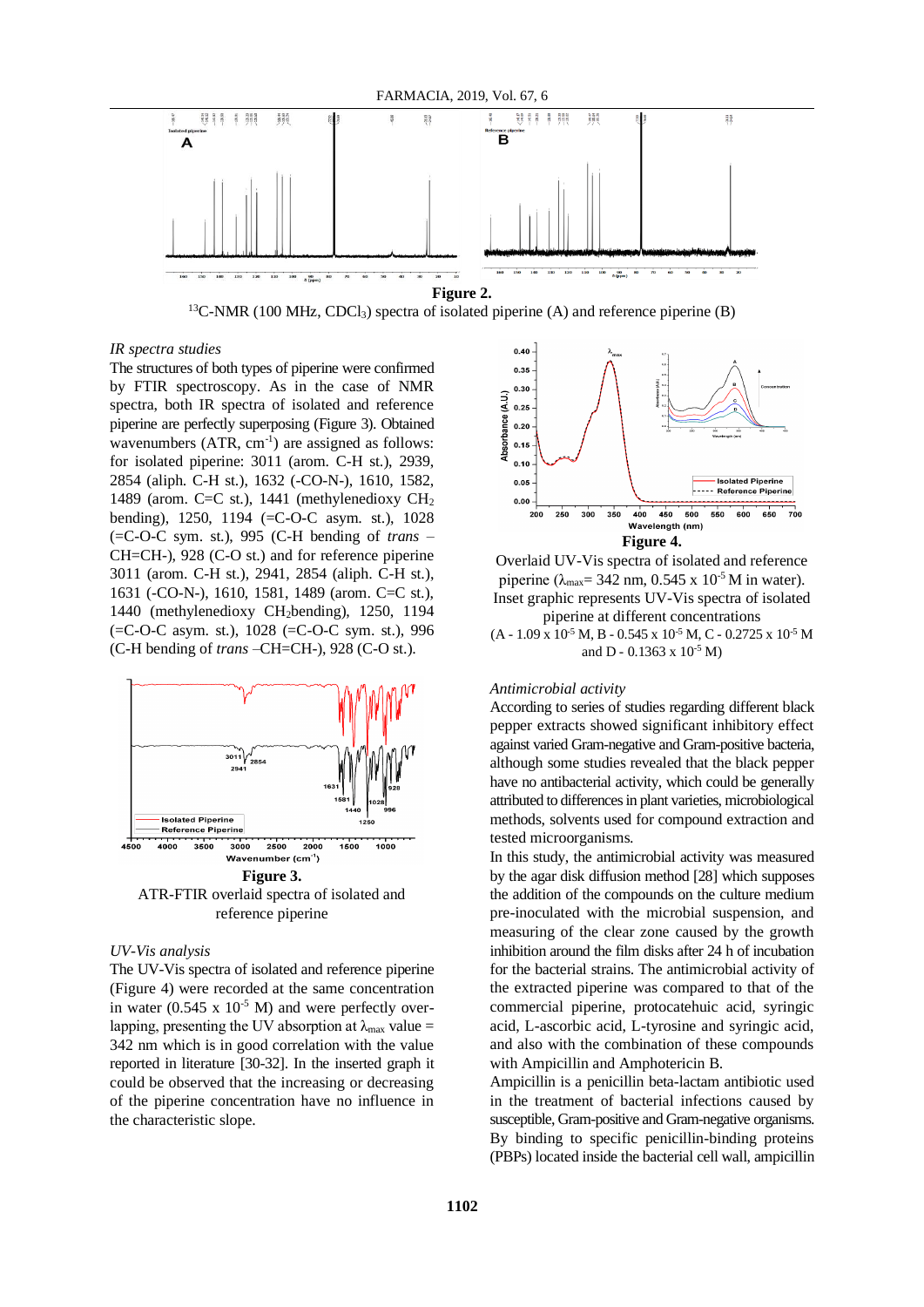inhibits the third and last stage of bacterial cell wall synthesis [33-34].

On the other hand, Amphotericin B showed a high order of *in vitro* activity against many species of fungi, especially against *Candida albicans*; it binds irreversibly to ergosterol, resulting in the disruption of membrane integrity and ultimately cell death [35].

Within this context, our results proved that the protocatechuic acid and the syringic acid were slightly efficient against *S. aureus* ATCC25923, *E. coli*  ATCC25922 and *C. albicans* ATCC10231 (Table I). Syringic acid is a phenolic compound that proved to have antibacterial activity against *Escherichia coli*, *Oenococcus oeni* and *Cronobacter sakazakii* [36-38]. *In vitro* studies demonstrated that protocatechuic acid has the ability to inhibit bacterial growth and

increase the synergistic effects of antibiotics hence reducing the possibility of resistance to drugs [39]. L-ascorbic acid has been shown to have an inhibitory effect on the growth of *Staphylococcus aureus*, *Enterococcus fecalis*, *Helicobacter pylory*, *Campylobacter jejuni*, *Mycobacterium tuberculosis*, *Escherichia coli* and *Klebsiella pneumoniae* [40-43] and even on fungi [44]. Furthermore, *in vitro* studies have shown that vitamin C can enhance the inhibitory effect of antibiotics such as levofloxacin [45] and azithromycin [46]. In our study L-ascorbic acid did not present antimicrobial activity and in combination with Ampicillin slightly increased the activity against *S. aureus* (+8%) and decreased the activity against *E. coli* (-19.9%) (Table I).

## **Table I**

Antimicrobial activity of the tested compounds against the references strains (mm)

| <b>Tested compounds</b>             | S. aureus ATCC25923    |          | E. coli ATCC25623      |         | C. albicans ATCC10231  |          |
|-------------------------------------|------------------------|----------|------------------------|---------|------------------------|----------|
|                                     | <b>Inhibition</b> zone | $%$ *    | <b>Inhibition</b> zone | $%$ *   | <b>Inhibition</b> zone | $\%**$   |
| Ampicillin                          | $22.20 \pm 0.031$      |          | $27.62 \pm 0.051$      |         | Not tested             |          |
| Amphotericin B                      | Not tested             |          | Not tested             |         | $17.25 \pm 0.123$      |          |
| Piperine                            | 0                      |          | 0                      |         | $01.90 \pm 0.012$      |          |
| Piperine + Ampicillin               | $26.13 \pm 0.023$      | $+14.00$ | $27.46 \pm 0.015$      | $-0.57$ | Not tested             |          |
| Piperine + Amphotericin B           | Not tested             |          | Not tested             |         | $07.90 \pm 0.024$      | $-54.2$  |
| Piperine Standard                   | $\Omega$               |          | 0                      |         | 01.5                   |          |
| Piperine Standard + Ampicillin      | $22.83 \pm 0.05$       | $+2.83$  | $26.40 \pm 0.01$       | $-4.41$ | Not tested             |          |
| Piperine Standard + Amphotericin B  | Not tested             |          | Not tested             |         | $11.84 \pm 0.015$      | $-31.36$ |
| Protocatehuic acid                  | $03.88 \pm 0.210$      |          | $02.52 \pm 0.012$      |         | $01.75 \pm 0.132$      |          |
| Protocatehuic acid + Ampicillin     | $24.49 \pm 0.012$      | $+10.31$ | $25.00 \pm 0.023$      | $-9.48$ | Not tested             |          |
| Protocatehuic acid + Amphotericin B | Not tested             |          | Not tested             |         | $13.64 \pm 0.010$      | $-20.92$ |
| L-ascorbic acid                     | $00.75 \pm 0.011$      |          | 0                      |         | 0                      |          |
| $L$ -ascorbic acid + Ampicillin     | $23.98 \pm 0.012$      | $+8.01$  | $22.10 \pm 0.015$      | $-19.9$ | Not tested             |          |
| L-ascorbic acid + Amphotericin B    | Not tested             |          | Not tested             |         | $15.24 \pm 0.018$      | $-11.65$ |
| L-tyrosine                          | 0                      |          | 0                      |         | $00.30 \pm 0.012$      |          |
| L-tyrosine + Ampicillin             | $26.74 \pm 0.011$      | $+20.45$ | $23.78 \pm 0.013$      | $-13.9$ | Not tested             |          |
| L-tyrosine + Amphotericin B         | Not tested             |          | Not tested             |         | $12.83 \pm 0.015$      | $-25.62$ |
| Syringic acid                       | $03.88 \pm 0.014$      |          | $02.28 \pm 0.015$      |         | $01.80 \pm 0.018$      |          |
| Syringic acid + Ampicillin          | $21.75 \pm 0.013$      | $-2\%$   | $23.02 \pm 0.012$      | $-16.6$ | Not tested             |          |
| Syringic acid + Amphotericin B      | Not tested             |          | Not tested             |         | $15.95 \pm 0.017$      | $-4.53$  |

\*percentage from the ampicillin activity; \*\* percentage from amphotericin B activity

The combination of the tested compounds with the ampicillin slightly improved the antibiotic activity against *S. aureus* ATCC25923, the most notable activity proved to have the combination between ampicillin and L-tyrosine (20.45%) and between ampicillin and piperine (14%). The combination between syringic acid and ampicillin decrease the antibiotic activity with 2%. The co-administration of piperine with ampicillin can cut down the frequency of administration and the related side effects. Piperine is a natural product used in food preparation with less toxicological consequences. This may also bring down the cost of the treatment of many infections which requires the use of antibiotics.

The same combinations determine a decrease of the antibiotic activity against *E. coli* ATCC25922 of 0.57% for piperine combined with ampicillin up to 19.98% for L-ascorbic acid combined with ampicillin (Table I).

Piperine presented a very low activity against *C. albicans* ATCC10231. However, the most dramatic decrease of activity was for the combination between the tested compounds and amphotericin B against *C. albicans* ATCC10231. In this case piperine managed to decrease the antifungal activity of amphotericin B up to 54.20% (Table I). Similar results were obtained for the other tested compounds, but in a lower percentage.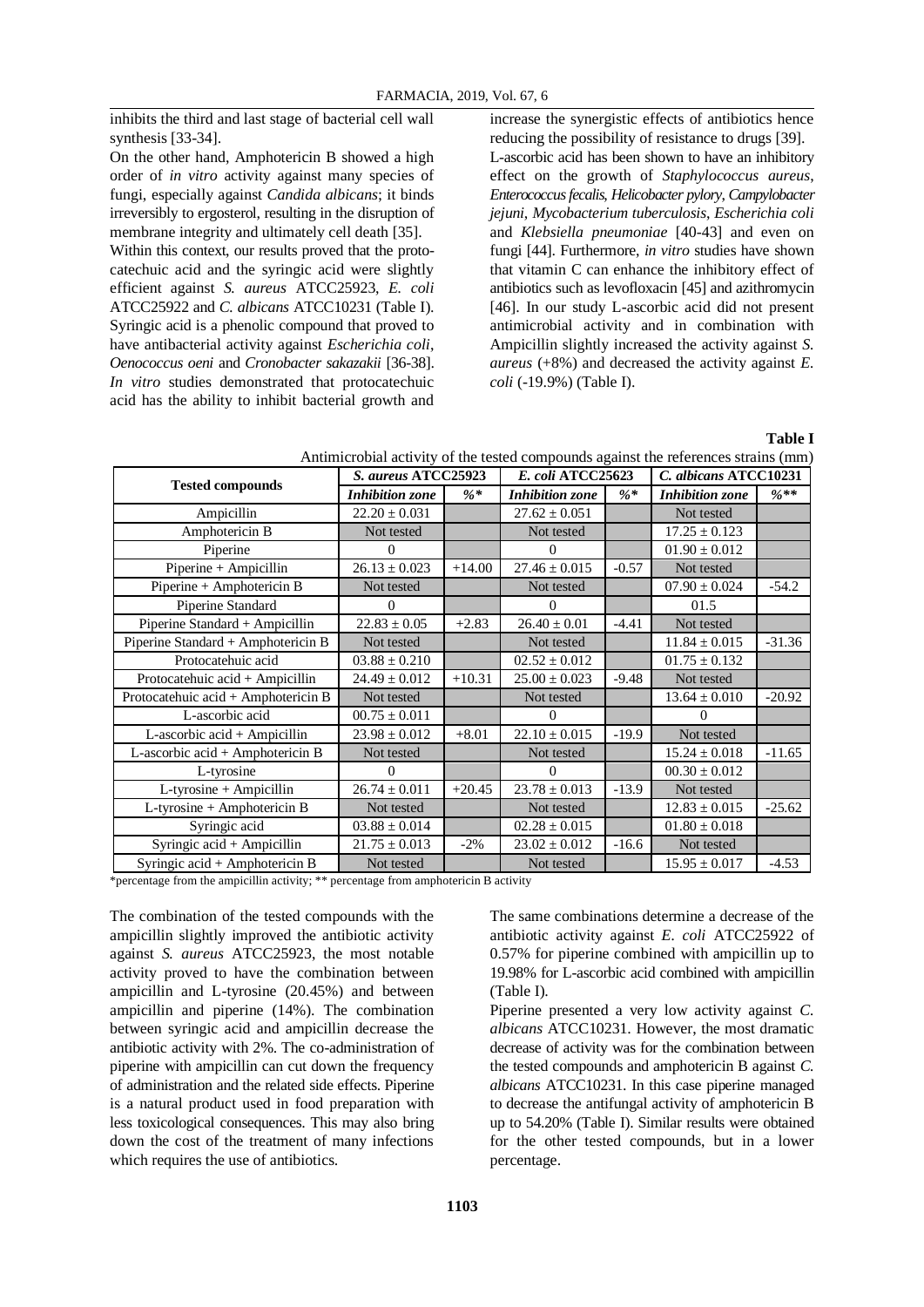## **Conclusions**

In conclusion, we isolated and purified piperine from *Piper nigrum*, which had the same characteristics with the standard one, but a different *in vitro* activity. The isolated compound did not present antimicrobial activity by itself but improved the ampicillin activity against *S. aureus* ATCC25923 with 14% and in the same time decreased the activity of amphotericin B against *C. albicans* ATCC10231 with 54.2%.

## **Acknowledgement**

This work was supported by a grant of the Romanian Ministry of Research and Innovation, CCCDI – UEFISCDI, project number PN-III-P1-1.2-PCCDI-2017-0697/13PCCDI/2018, within PNCDI III.

#### **References**

- 1. Gorgani L, Mohammadi M, Najafpour GD, Nikzad M, Piperine - the bioactive compound of black pepper: From isolation to medicinal formulations. *Compr Rev Food Sci Food Saf.*, 2017;16: 124-140.
- 2. Butt MS, Pasha I, Sultan MT, Randhawa MA, Saeed F, Ahmed W, Black pepper and health claims: a comprehensive treatise. *Crit Rev Food Sci.*, 2012; 53875-53886.
- 3. Meghwal M, Goswami TK, *Piper nigrum* and piperine: an update. *Phytother Res.*, 2013; 27: 1121-1130.
- 4. Yoon YC, Kim S, Kim MJ, Yang HJ, Rhyu M, Park J, Piperine, a component of black pepper, decreases eugenol-induced cAMP and calcium levels in non-chemosensory 3T3-L1 cells. *FEBS Open Bio.*, 2015; 5: 20-25.
- 5. Atal CK, Zutshi U, Rao PG, Scientific evidence on the role of Ayurvedic herbals on bioavailability of drugs. *J Ethnopharmacol*., 1981; 4: 229-232.
- 6. Bano G, Amala V, Raina RK, Zutshi U, Chopra CL, The effect of piperine on pharmacokinetics of phenytoin in healthy volunteers. *Planta medica*, 1987; 53: 568-569.
- 7. Zutshi U, A process for the preparation of pharmaceutical combination with enhanced activity for treatment of tuberculosis and leprosy. *Indian Patent* 1989; No. 1232/DEL/89.
- 8. Zutshi RK, Singh R, Zutshi U, Johri RK, Atal CK, Influence of piperine on rifampicin blood levels in patients of pulmonary tuberculosis. *JAPl*, 1985; 33: 223-224.
- 9. Balakrishnan V, Varma S, Chatterji D, Piperine augments transcription inhibitory activity of rifampicin by several fold in *Mycobacterium smegmatis*. *Curr Sci*., 2001; 80: 1302-1305.
- 10. Bano G, Raina RK, Zutshi U, Bedi KL, Johri RK, Sharma SC, The effect of piperine on bioavailability and pharmacokinetics of propranololol and theophylline in healthy volunteers. *Eur J Clin Pharmcol.*, 1991; 41: 615-617.
- 11. Badmaev V, Majeed M, Norkus EP, Piperine, an alkaloid derived from black pepper, increases serum response of beta-carotene during 14 days of

oral beta-carotene supplementation. *Nutr Res.*, 1999; 19: 381-388.

- 12. Gupta SK, Bansal P, Bhardwaj RK, Velpandian T, Comparative antinociceptive, anti-inflammatory and toxicity profile of nimesulide *vs* nimesulide and piperine combination. *Pharmacol Res*., 2000; 41: 657-662.
- 13. Hiwale A, Dhuley J, Naik S, Effect of co-administration of piperine on pharmacokinetics of beta-lactam antibiotics in rats. *Ind J Exp Biol.*, 2002; 40: 277-281.
- 14. Janakiraman K, Manavalan R, Studies on effect of piperine on oral bioavailability of ampicillin and norfloxacin. *Afr J Tradit Complement Altern Med.*, 2008; 5: 257-262.
- 15. Patel S, Devada S, Patel H, Patel N, Bhavsar S, Thaker A, Influence of co-administration of piperine on pharmacokinetic profile of gatifloxacin in layer birds. *Glob Vet.*, 2011; 7: 427-432.
- 16. Makhov P, Golovine K, Canter D, Kutikov A, Simhan J, Corlew MM, Uzzo RG, Kolenko VM, Co-administration of piperine and docetaxel results in improved antitumor efficacy via inhibition of CYP3A4 activity. *Prostate*, 2012; 72: 661-667.
- 17. Moorthi C, Krishnan K, Manavalan R, Kathiresan K, Preparation and characterization of curcumin– piperine dual drug loaded nanoparticles. *Asian Pac J Trop Biomed.*, 2012; 2: 841-848.
- 18. Tu Y, Fu J, Sun D, Zhang J, Yao N, Huang D, Shi Z, Preparation, characterization and evaluation of curcumin with piperine-loaded cubosome nanoparticles. *J Microencapsulation*, 2014; 31:551-559.
- 19. Khatri S, Awasthi R, Piperine containing floating microspheres: an approach for drug targeting to the upper gastrointestinal tract. *Drug Delivery Transl Res.*, 2016; 6: 299-307.
- 20. Meghwal M, Goswami TK, *Piper nigrum* and piperine: An update. *Phytother Res.*, 2013; 27: 1121-1130.
- 21. Arora DS, Kaur J, Antimicrobial activity of spices. *Int J Antimicrob Agents*, 1999; 12: 257-262.
- 22. Singh G, Marimuthu P, Murali H, Bawa AS, Antioxidative and antibacterial potentials of essential oils and extracts isolated from various spice materials. *J Food Saf.*, 2005; 25: 130-145.
- 23. Sangwan PL, Koul JL, Koul S, Reddy MV, Thota N, Khan IA, Kumar A, Kalia NP, Qazi GN, Piperine analogs as potent *Staphylococcus aureus* NorA efflux pump inhibitors. *Bioorg Med Chem.*, 2008; 16: 9847-9857.
- 24. Khan IA, Mirza ZM, Kumar A, Verma V, Qazi GN, Piperine, a photochemical potentiator of ciprofloxacin against *S. aureus*. *Antimicrob Agents Chemother.*, 2006; 50: 810-812.
- 25. Gorgani L, Mohammadi M, Najafpour G, Nikzad M, Piperine – The bioactive compound of black pepper: from isolation to medicinal formulations. *Compr Rev Food Sci Food Saf.*, 2017; 16(1): 124-140.
- 26. Mihăilă B, Dinică RM, Tatu AL, Buzia OD, New insights in vitiligo treatments using bioactive compounds from *Piper nigrum*. *Exp Ther Med.*, 2019; 17: 1039-1044.
- 27. Subramanian R, Subbramaniyan P, Noorul Ameen J, Raj V, Double bypasses soxhlet apparatus for extraction of piperine from *Piper nigrum*. *Arab J Chem.*, 2016; 9: S537-S540.